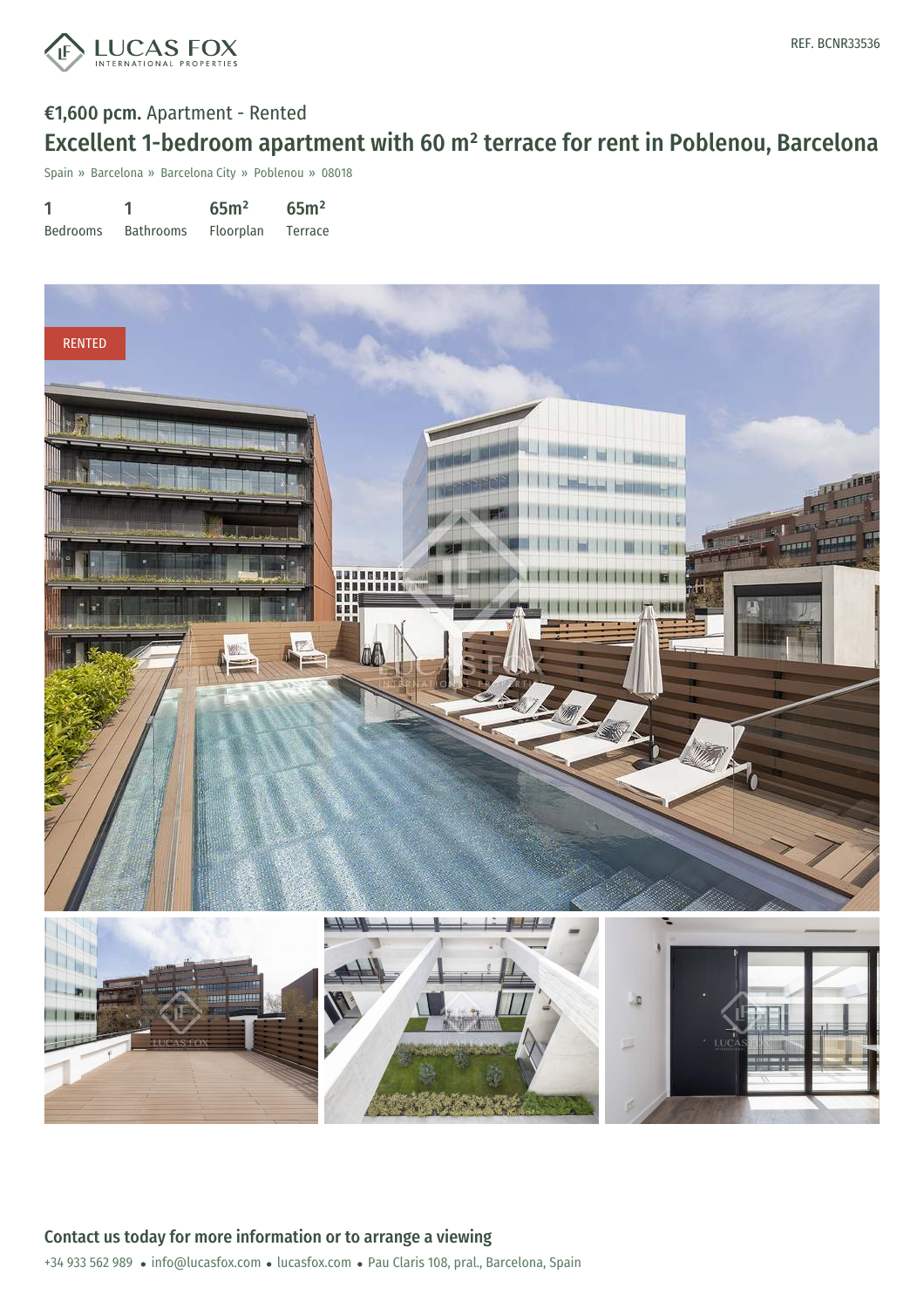

## €1,600 pcm. Apartment - Rented Excellent 1-bedroom apartment with 60 m² terrace for rent in Poblenou, Barcelona

Spain » Barcelona » Barcelona City » Poblenou » 08018

| 1               |                  | 65 <sup>m²</sup> | 65 <sup>m²</sup> |
|-----------------|------------------|------------------|------------------|
| <b>Bedrooms</b> | <b>Bathrooms</b> | Floorplan        | Terrace          |

#### **OVERVIEW**

### Cosy Loft in the @22 district, with private terrace, storage room and community pool, in Poble Nou.

In one of the most fashionable neighbourhoods in Barcelona, Poble Nou, in the @22 district, we find this cosy loft with a private terrace (65 metres) and a community pool.

The property is located in the old Poble Nou jewellery factory, where Hermes and Tiffany produced their most special pieces, which has been reinvented to house bright homes designed to enjoy the new Barcelona.

The entire building and apartments are newly built with high quality materials and are available. The loft is a very bright open space, with a kitchenette, a complete bathroom and a bedroom. It is very bright since it is totally exterior facing and it receives both light in the morning and in the afternoon. It has heating, air conditioning, park and pre-installed alarm system.

On the roof, just on the floor above the apartment, there is a large terrace of approximately 60 metres for totally private use, which connects very easily with a splendid community pool. Both from the terrace and from the pool area, there are splendid 360 degree views of the Barcelona skyline.

The apartment has a storage room (6 metres). The ground floor of the building offers a beautiful space, which is very calm and quiet, with a garden area, with a space to park bicycles and has a waste recycling system.

In short, an oasis of tranquility and nature where you can get away from the rhythm of the city.



[lucasfox.com/go/bcnr33536](https://www.lucasfox.com/go/bcnr33536)

Swimming pool, Terrace, Lift, Natural light, Wooden flooring, Communal terrace, Air conditioning, Double glazing, Exterior, Heating, Pet-friendly, Renovated, Storage room, Transport nearby

Minimum Rental Period: 12 Months.